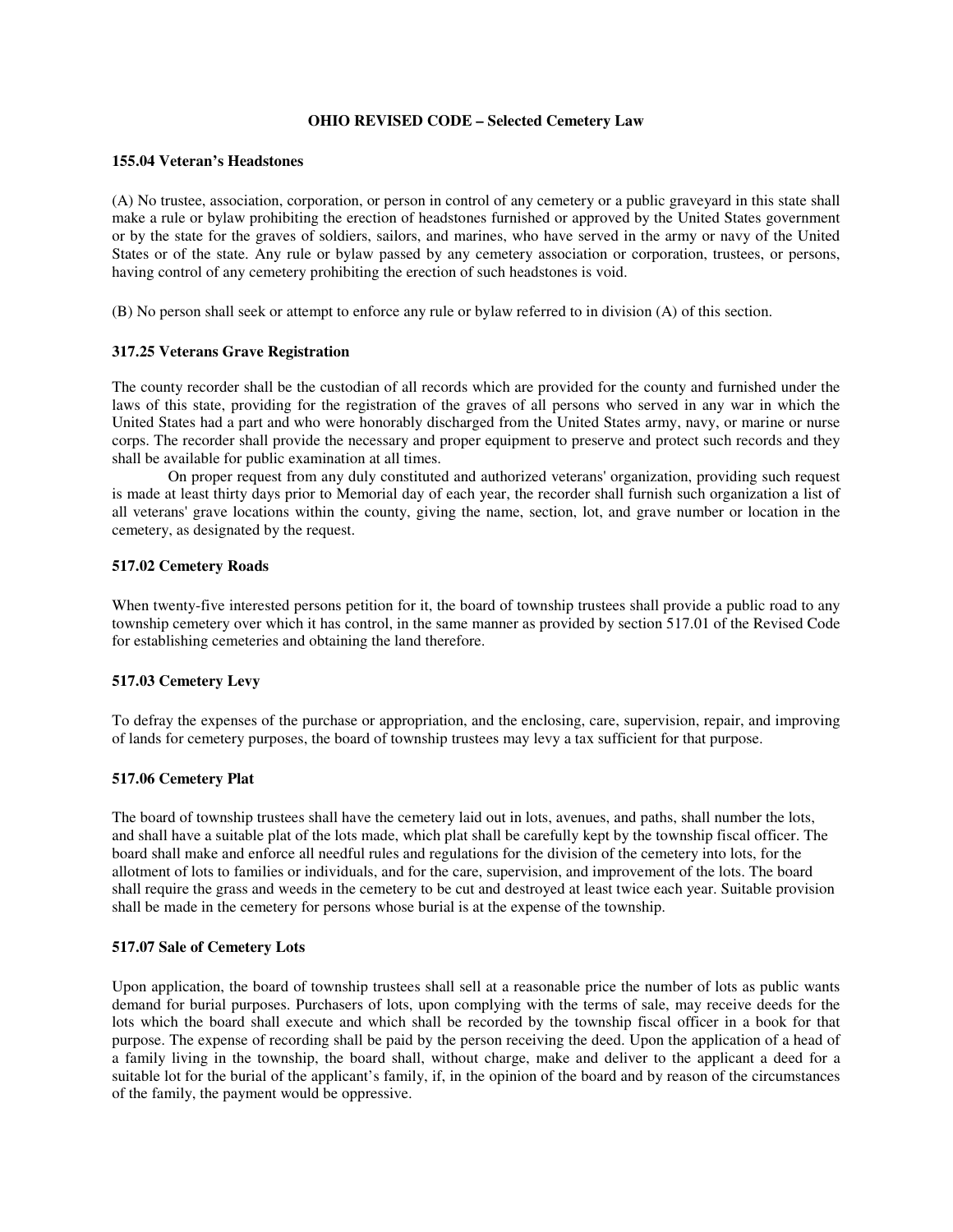The terms of sale and any deed for lots executed after July 24, 1986, may include the following requirements:

(A) The grantee shall provide to the board of township trustees, in writing, a list of the names and addresses of the persons to whom the grantee's property would pass by intestate succession.

(B) The grantee shall notify the board in writing of any subsequent changes in the name or address of any persons to whom property would descend.

(C) Any person who receives a township cemetery lot by gift, inheritance, or any other means other than the original conveyance shall, within one year after receiving the interest, give written notice of the person's name and address to the board having control of the cemetery, and shall notify the board of any subsequent changes in the person's name or address.

The terms of sale and any deed for any lots executed in compliance with the notification requirements set forth in divisions (A), (B), and (C) of this section shall state that the board of township trustees shall have right of reentry to the cemetery lot if the notification requirements are not met. At least ninety days before establishing reentry, the board shall send a notice by certified mail to the last known owner at the owner's last known address to inform the owner that the owner's interest in the lot will cease unless the notification requirements are met. If the owner's address is unknown and cannot reasonably be obtained, it is sufficient to publish the notice once in a newspaper of general circulation in the county. In order to establish reentry, the board shall pass a resolution stating that the conditions of the sale or of the deed have not been fulfilled, and that the board reclaims its interest in the lot.

The board may limit the terms of sale or the deed for a cemetery lot by specifying that the owner, a member of the owner's family, or an owner's descendant must use the lot, or at least one burial place within the lot, within a specified time period. The board may specify this time period to be at least twenty but not more than fifty years, with right of renewal provided at no cost. At least ninety days prior to the termination date for use of the cemetery lot, the board shall send a notice to the owner to inform the owner that the owner's interest in the lot will cease on the termination date unless the owner contracts for renewal by that date. The board shall send the notice by certified mail to the owner if the owner is a resident of the township or is a nonresident whose address is known. If the owner's address is unknown and cannot reasonably be obtained, it is sufficient to publish the notice once in a newspaper of general circulation in the county.

The terms of sale and any deed for lots conveyed with a termination date shall state that the board shall have right of reentry to the lot at the end of the specified time period if the lot is not used within this time period or renewed for an extended period. In order to establish reentry, the board shall pass a resolution stating that the conditions of the sale or of the deed have not been fulfilled, and that the board reclaims its interest in the lot. The board shall compensate owners of unused lots who do not renew the terms of sale or the deed by paying the owner eighty per cent of the purchase price. The board may repurchase any cemetery lot from its owner at any time at a price that is mutually agreed upon by the board and the owner.

# **517.08 Expenditure of Proceeds - Exception**

The proceeds arising from the sale of cemetery lots under section 517.07 of the Revised Code shall be used in maintaining, improving, beautifying, and embellishing such grounds, except that upon unanimous consent of the board of township trustees, such proceeds may be used in the purchase or appropriation of additional land for cemetery purposes in accordance with sections 517.01 and 517.13 of the Revised Code; and the board of township trustees may build and maintain proper and secure fences around all such cemeteries, to be paid for from the township funds.

### **517.10 Title to Certain Burial Grounds Vested in Board of Township Trustees**

The title to, right of possession, and control of all public cemeteries located outside any municipal corporation, which have been set apart and dedicated as public cemeteries, and any grounds which have been used as such by the public, but not expressly dedicated as a cemetery, except such as are owned or under the care of a religious or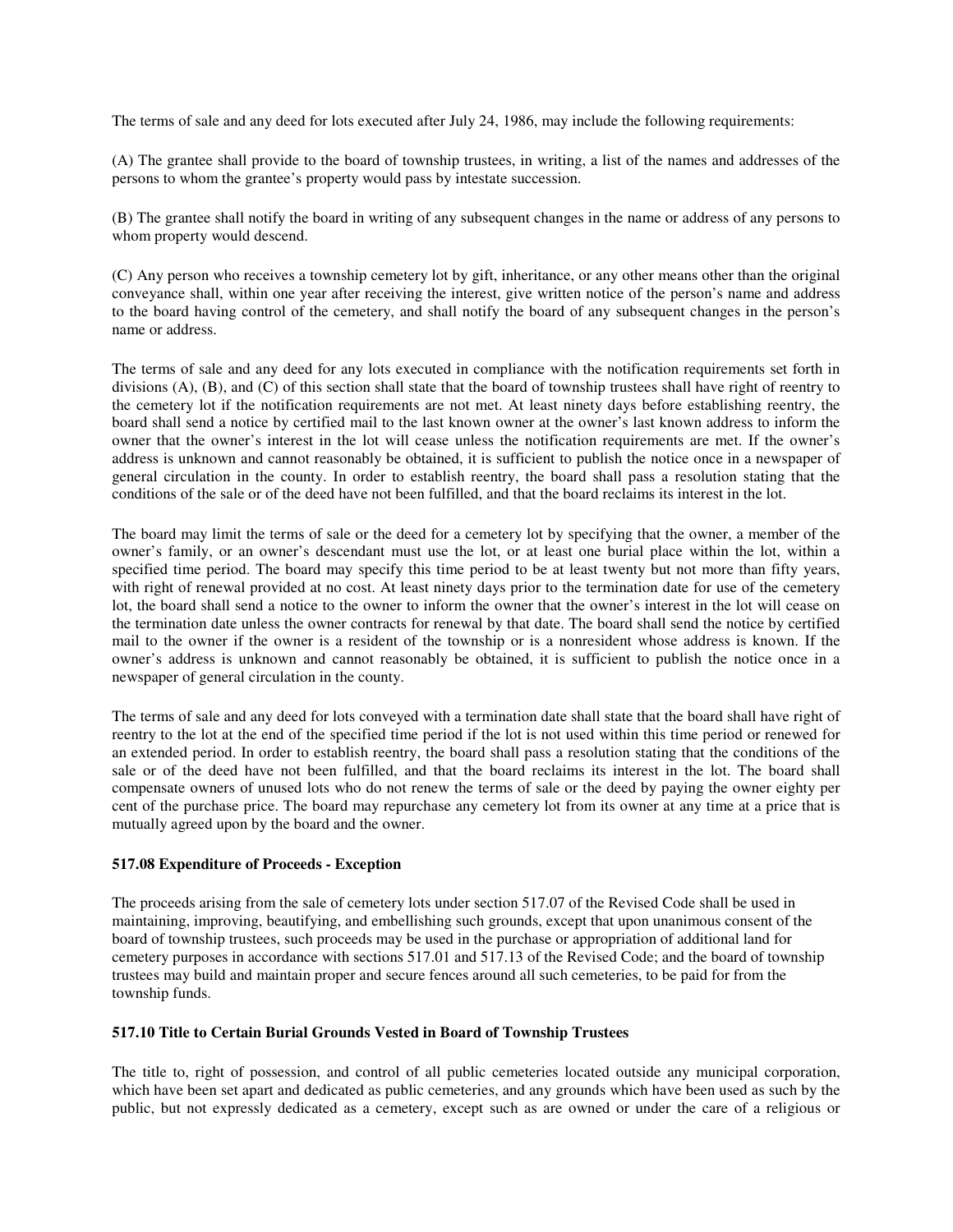benevolent society, or an incorporated company or association, or under the control of the authorities of any municipal corporation, shall, severally be vested in the board of township trustees.

## **517.11 Care of Cemetery**

The board of township trustees shall provide for the protection and preservation of cemeteries under its jurisdiction, and shall prohibit interments therein when new grounds have been procured for township cemeteries or burial grounds. Where such old cemeteries are in or near village plats, and the public health is liable to be injured by further interments therein, the board shall institute suits to recover possession thereof, remove trespassers therefrom, and may recover damages for injuries thereto or any part thereof, or to any fence or hedge enclosing them, or to any tomb or monument therein.

The board may enclose such cemeteries with a substantial fence or hedge, and shall keep any such fence or hedge in good repair. It may re-erect any fallen tombstones, regardless of the cause of the falling, in such cemeteries. The board may levy a tax to meet any costs incurred for these purposes, not to exceed one-half mill in any one year, upon all the taxable property of the township.

### **517.15 Cemetery Endowment Fund**

A board of township trustees may create a permanent cemetery endowment fund for the purpose of maintaining, improving, and beautifying township cemeteries and burial lots in township cemeteries. The fund shall consist of money arising from the following sources:

- (A) Gifts, devises, or bequests received for the purpose of maintaining, improving, or beautifying township cemeteries;
- (B) Charges added to the price regularly charged for burial lots for the purpose of maintaining, improving, or beautifying township cemeteries;
- (C) Contributions of money from the township general fund;
- (D) An individual agreement with the purchaser of a burial lot providing that a part of the purchase price is to be applied to the purpose of maintaining, improving, or beautifying any burial lot designated and named by the purchaser;
- (E) Individual gifts, devises, or bequests made for the maintenance, improvement, and beautification of any burial lot designated and named by the person making the gift, devise, or bequest.

### **517.21 Abandonment or Discontinuance of Cemetery – Removal of Bodies and Stones**

When a public or private cemetery has been abandoned, or when the board of township trustees or the trustees or directors of a cemetery association are of the opinion that the further use for burial purposes of a cemetery will be detrimental to the public welfare or health, and a cemetery in the near vicinity is open for public use, the board, trustees, or directors may order that the abandoned cemetery or the cemetery whose further use for burial purposes is believed to be detrimental to the public welfare or health be discontinued and provide for the removal of all remains buried in that cemetery, for the removal of all stones and monuments marking the graves of that cemetery, for the reinterment of the remains, and for the re-erection of those stones and monuments in suitable public ground in the near vicinity, all of which shall be paid for from the township treasury.

Before providing for any removal described in this section, the board, trustees, or directors shall first give notice to the family, friends, or next of kin of the decedent involved, if known, of the discontinuance order and of the time within which, not less than thirty days, the removal must be made. The notice shall state that it is desired that the removal be made by the family, friends, or next of kin of the decedent. If, at the expiration of the thirty-day period, the removals have not been made, the board, trustees, or directors may make the removals as provided by this section.

### **517.22 Public Sale of Cemetery**

The board of township trustees or the trustees or directors of a cemetery association, after notice has first been given in two newspapers of general circulation in the county, may dispose of, at public sale, and convey any cemetery under their control that they have determined to discontinue as burial grounds, but possession of the cemetery shall not be given to a grantee until after the remains buried in that cemetery, together with stones and monuments, have been removed as provided by section 517.21 of the Revised Code.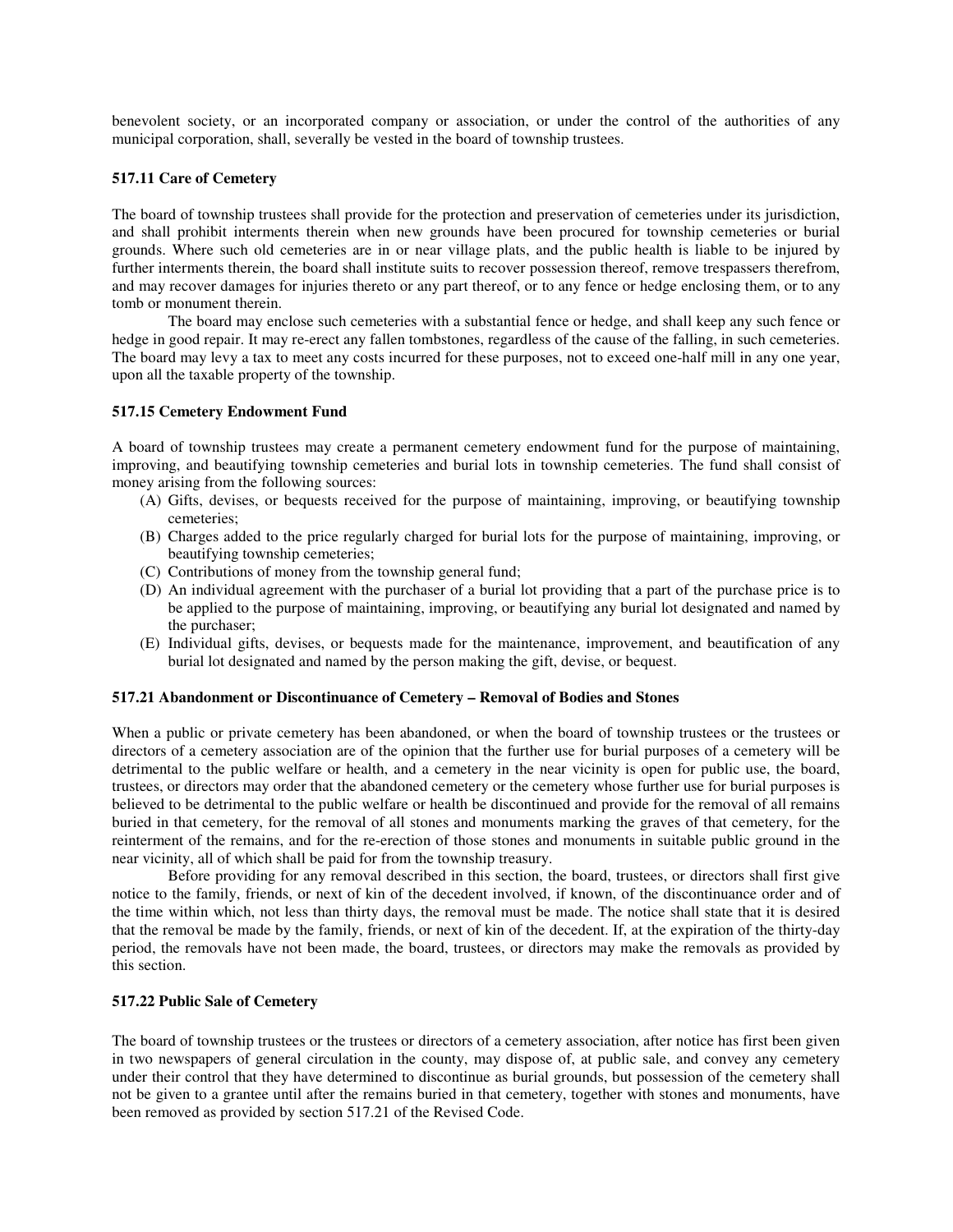## **517.23 Disinterment of Body Buried in Cemetery**

(A)Subject to divisions (B), (D), and (E) of this section, the board of township trustees, the trustees or directors of a cemetery association, or the other officers having control and management of a cemetery or the officer of a municipal corporation who has control and management of a municipal cemetery shall disinter or grant permission to disinter any remains buried in the cemetery in either of the following circumstances:

(1)If the surviving spouse of the decedent is eighteen years of age or older, within thirty days after the filing of an application of the surviving spouse made in accordance with division (A) of section 517.24 of the Revised Code and payment by the applicant of the reasonable costs and expense of disinterment;

(2) On order of a probate court issued under division (B) of section 517.24 of the Revised Code and payment by the person who applied for the order under that division of the reasonable costs and expense of disinterment.

(B) No disinterment shall be made pursuant to this section and section 517.24 of the Revised Code if the decedent died of a contagious or infectious disease until a permit has been issued by the board of health of a general health district or of a city health district.

(C) Upon disinterment of remains under division (A)(1) or (2) of this section, the involved board, trustees, directors, other officers, or officer of the municipal corporation shall deliver or cause to be delivered the disinterred remains to the applicant surviving spouse or, if the disinterment was pursuant to court order issued under division (B) of section 517.24 of the Revised Code, to the person who applied for the order under that division.

(D) The board of township trustees, the trustees or directors of a cemetery association, or the other officers having control and management of a cemetery or the officer of a municipal corporation who has control and management of a municipal cemetery may disinter or grant permission to disinter and, if appropriate, may reinter or grant permission to reinter any remains buried in the cemetery to correct an interment error in the cemetery if the board, trustees, directors, other officers, or officer of the municipal corporation comply with the internal rules of the cemetery pertaining to disinterments and if the board, trustees, directors, other officers, or officer of the municipal corporation provide notice of the disinterment to the decedent's last known next of kin. The board, trustees, directors, other officers, or officer of the municipal corporation may correct an interment error under this division without a court order or an application by a person.

(E)(1) A person who is an interested party and who is eighteen years of age or older and of sound mind may apply to the probate court of the county in which the decedent is buried for an order to prevent the decedent's surviving spouse from having the remains of the decedent disinterred. An application to prevent the disinterment of the remains of the decedent shall be in writing, subscribed and verified by oath, and include all of the following:

(a) If applicable, a statement that the applicant assumed financial responsibility for the funeral and burial expenses of the decedent;

(b) If division  $(E)(1)(a)$  of this section is inapplicable relative to the applicant, a statement that the applicant did not assume financial responsibility for the funeral and burial expenses of the decedent;

(c) A statement that the applicant is eighteen years of age or older and of sound mind;

(d) The relationship of the applicant to the decedent;

(e) A statement of the applicant's reasons to oppose the disinterment of the remains of the decedent.

(2) An applicant for an order to prevent the disinterment of the remains of the decedent under division (E) of this section promptly shall give notice of the filing of the application by certified mail, return receipt requested, to the decedent's surviving spouse. The notice shall indicate that the applicant has filed an application for an order to prevent the disinterment of the remains of the decedent.

(f) As used in this section and in section 517.24 of the Revised Code:

(1) "Cemetery" and "interment" have the same meanings as in section 1721.21 of the Revised Code.

(2) "Disinterment" means the recovery of human remains by exhumation, disentombment, or disinterment. "Disinterment" does not include the raising and lowering of remains to accommodate two interments within a single grave and does not include the repositioning of an outside burial container that encroaches an adjoining burial space.

# **517.27 Transfer of Cemeteries to Board of Township Trustees**

When a public cemetery in a township is not under the control of a municipal corporation, and the title or control thereof is vested in an association or the trustees thereof, or is vested in a religious society, whether incorporated or not, or in the trustees thereof, and such cemetery is used exclusively for cemetery purposes, such association, society, or the trustees thereof may convey such grounds to the board of township trustees and its successors in office. Subject to the rights of the original grantor, his heirs or assigns, the board shall accept and take possession of such grounds, and take care of, keep in repair, hold, treat, and manage them in all respects as required by sections 517.01 to 517.32, inclusive, of the Revised Code.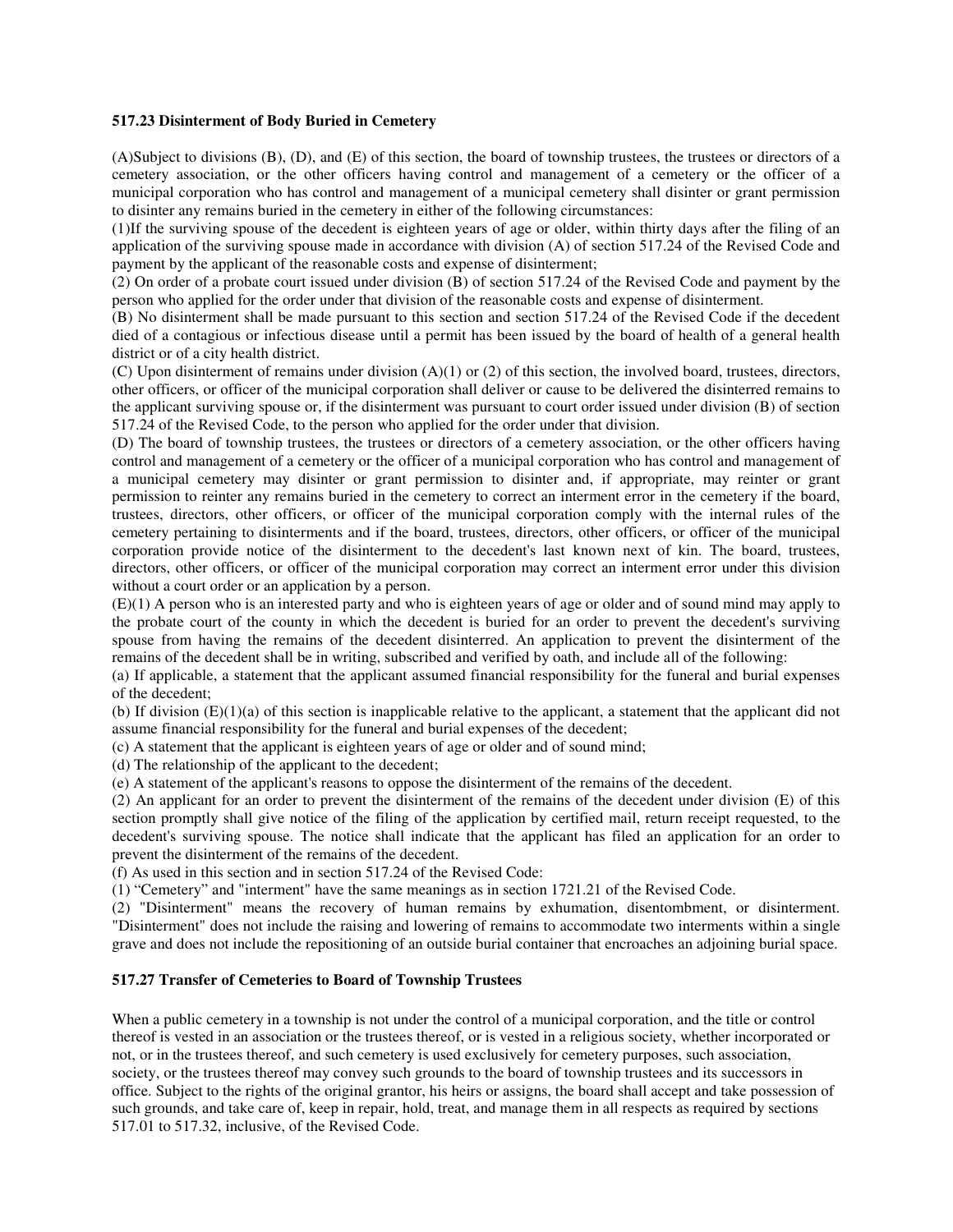## **517.28 Abandonment of Cemetery Owned by Municipal Corporation**

Where a cemetery is located outside a municipal corporation, and not further therefrom than one mile, and the title to and possession thereof is in such municipal corporation, or such cemetery is under the control of any of the authorities of a municipal corporation, and such municipal corporation has failed to protect or keep the cemetery enclosed with fences for two years, any five freeholders whose property is in the vicinity of such cemetery may apply, by petition, to the probate court of such county, stating in their petition that the municipal corporation has failed to protect such cemetery, and asking for its abandonment or removal. In such action the municipal corporation shall be made defendant and served with summons as in other actions. If it appears to the court upon final hearing, to be to the public interest to have such cemetery abandoned and removed, it shall so order.

## **517.30 Trustees May Erect Monument Commemorating Members of Armed Forces**

A board of township trustees may erect a suitable monument to commemorate the members of the armed forces who died in the service of the United States or of this state. The board, by a majority vote, may appropriate and expend not more than five thousand dollars from township funds for the purpose of erecting the monument, according to plans and specifications furnished or approved by the board.

## **517.32 Enclosure of Abandoned Cemetery**

Where the board of county commissioners has enclosed with a substantial fence of stone, iron, or posts and boards, all abandoned public cemeteries in the county, from which the remains of the dead have not been removed, the board of township trustees shall keep the fence in good repair, remove the undergrowth and weeds from such cemetery at least once a year, and pay the expense thereof from township funds.

## **759.03 Powers of Legislative Authority as to Cemeteries**

The legislative authority of a municipal corporation owning a public burial ground or cemetery, whether within or without the municipal corporation, may pass and provide for the enforcement of ordinances necessary to carry into effect sections 759.02 to 759.48, inclusive, of the Revised Code, and may regulate such public burial grounds and cemeteries, the improvement thereof, the burial of the dead therein, define the tenure and conditions on which lots therein shall be held, and protect such burial grounds and cemeteries and all fixtures thereon.

### **759.07 Conveyance of Lands Abandoned for Cemetery Purposes**

When a municipal corporation holds land within its limits which has been used as a cemetery or burial ground, in which land interments have been prohibited by the municipal corporation, and it has been decided to remove the bodies interred therein, the legislative authority thereof may sell or otherwise dispose of such land, but the sale or transfer does not give the purchaser possession until the bodies therein interred have been removed, and all monuments and tombstones are removed and re-erected at the place of reinterment of the remains of each person.

### **759.08 Title Vested in Municipal Corporation**

The title to and right of possession of public cemeteries and burial grounds located within a municipal corporation and set apart and dedicated as public cemeteries or burial grounds, and grounds used as such by the public but not dedicated, except those owned or under the care of a religious or benevolent society, or an incorporated company or association, are hereby vested in the municipal corporation in which such cemetery or burial ground is located.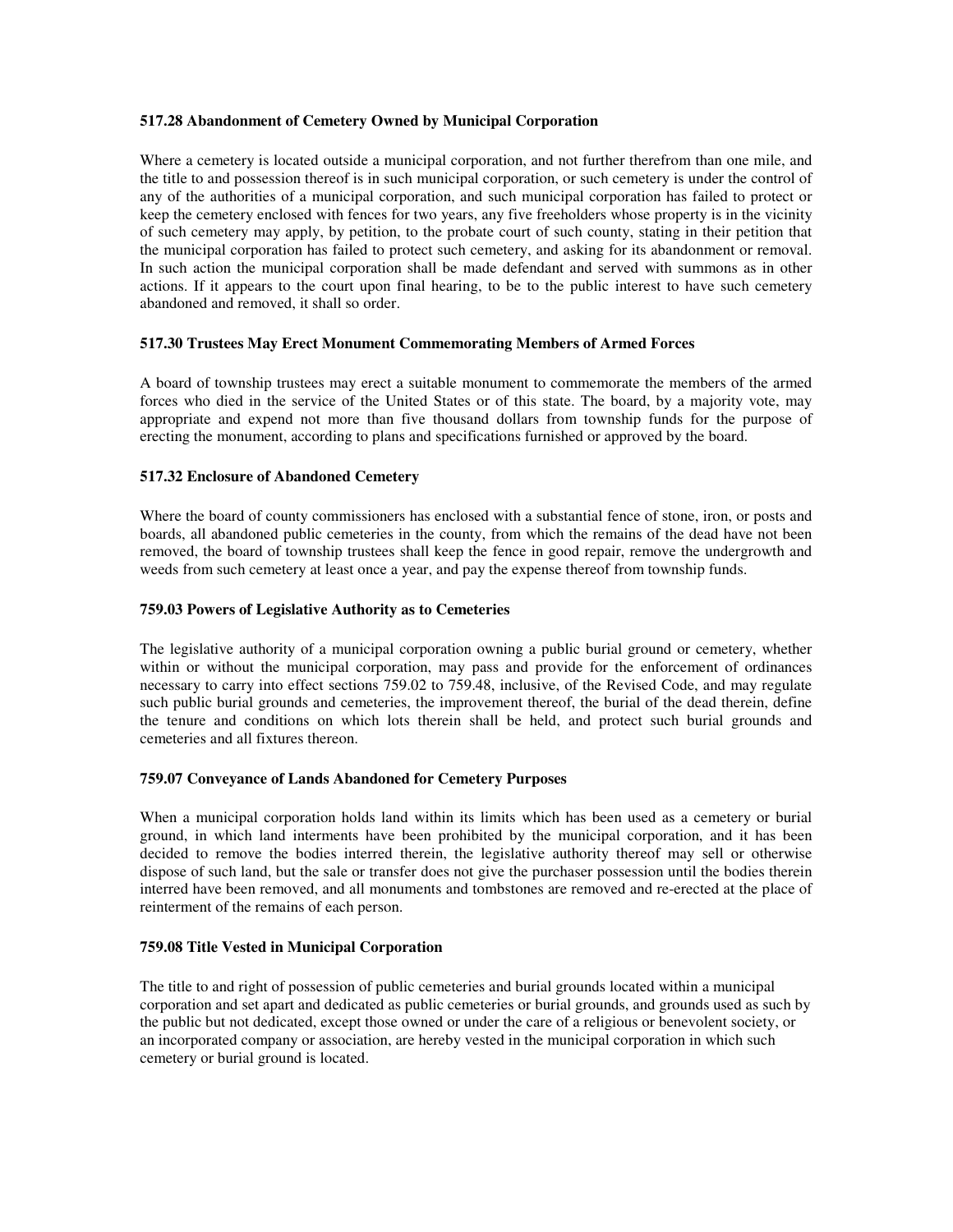## **759.10 Institution of Suits**

The director of public service shall, when necessary, institute suits in the name of the city to recover the possession of burial grounds, remove trespassers therefrom, and recover damages for injuries thereto or to any tombstone or monument therein. He shall see that all laws and ordinances passed for the protection of public burial grounds and cemeteries, and the burial of the dead, are enforced.

## **759.12 City May Accept and Maintain Permanent Fund for Care of Lots in Cemeteries**

In the bylaws and regulations provided for by section 759.11 of the Revised Code, the director of public service shall declare the amount of money he will accept by agreement, gift, devise, bequest, or otherwise and hold as a permanent fund of the cemetery. He shall pledge the faith and credit of the city for the perpetual care of the lots designated, using only the interest or income of the money. On receipt of the sum of money so designated, the director shall issue therefore a written receipt and acknowledgment thereof, signed by him, binding the faith and credit of the city to forever hold such money as a permanent fund and to provide perpetual care of the lots therein named, for the use, income, or interest of such money. He shall enter on the minutes of his proceedings full detail of the obligation, and shall enter the receipt and income of the money and the expenditure thereof in detail on his books of accounts, keeping each case separately.

## **759.19 Transfer of Village Cemetery – Power and Duties of Township Trustees**

In all cases in which the legislative authority of a village which has title to a cemetery fails to take proper care thereof, and the township in which the village is located desires to control such cemetery, the village may, by ordinance, transfer any real property acquired for cemetery purpose to the board of township trustees, upon such terms as are agreed to between the village and the board.

The board may receive and accept transfer, and receive and accept from any other source or acquire in any other manner, any real property for the purpose of such cemetery, and may use and apply it for such purpose and enter into any contract relating thereto. After such transfer has been completed the board shall regulate the cemetery as provided in sections 517.01 to 517.32, inclusive, of the Revised Code.

### **759.44 Clerk Shall Record Plat of Ground**

The clerk of the municipal corporation shall record in a book provided for that purpose, a plat of all grounds for cemetery purposes laid out into avenues, walks, paths, and lots, and he shall execute to the purchasers of lots such conveyances as are necessary to carry into effect the contracts of sale. The conveyance shall, at the expense of the person receiving it, be recorded by the clerk in a book kept for that purpose.

### **1715.02 Sale of Cemetery Grounds Not Usable**

When a religious or educational corporation or society holds lands within the limits of a municipal corporation which have been used as a cemetery, and interments in such lands have been prohibited by the ordinances of such municipal corporation, the trustees, wardens, vestry, or other officers entrusted with the management of the property of such corporation or society may file a petition in the court of common pleas of the county where such property is situated, setting forth a description of such property, the existence of such ordinance, and the names of all persons holding burial privileges in such cemetery, so far as known to the petitioners. If such privileges are held by persons whose names are unknown to such petitioners, the petition must also include the facts as to such privileges, and requests for the court's determination of their value, for its direction as to the removal of the bodies interred in such cemetery to other cemeteries, and for an order to sell such property free from burial privileges.

Notice of the filing of such petition shall be given by publication in some newspaper published in and of general circulation in the county where it is filed, for four consecutive weeks, setting forth the object and prayer of the petition, and that any persons claiming an interest in its subject matter or claiming burial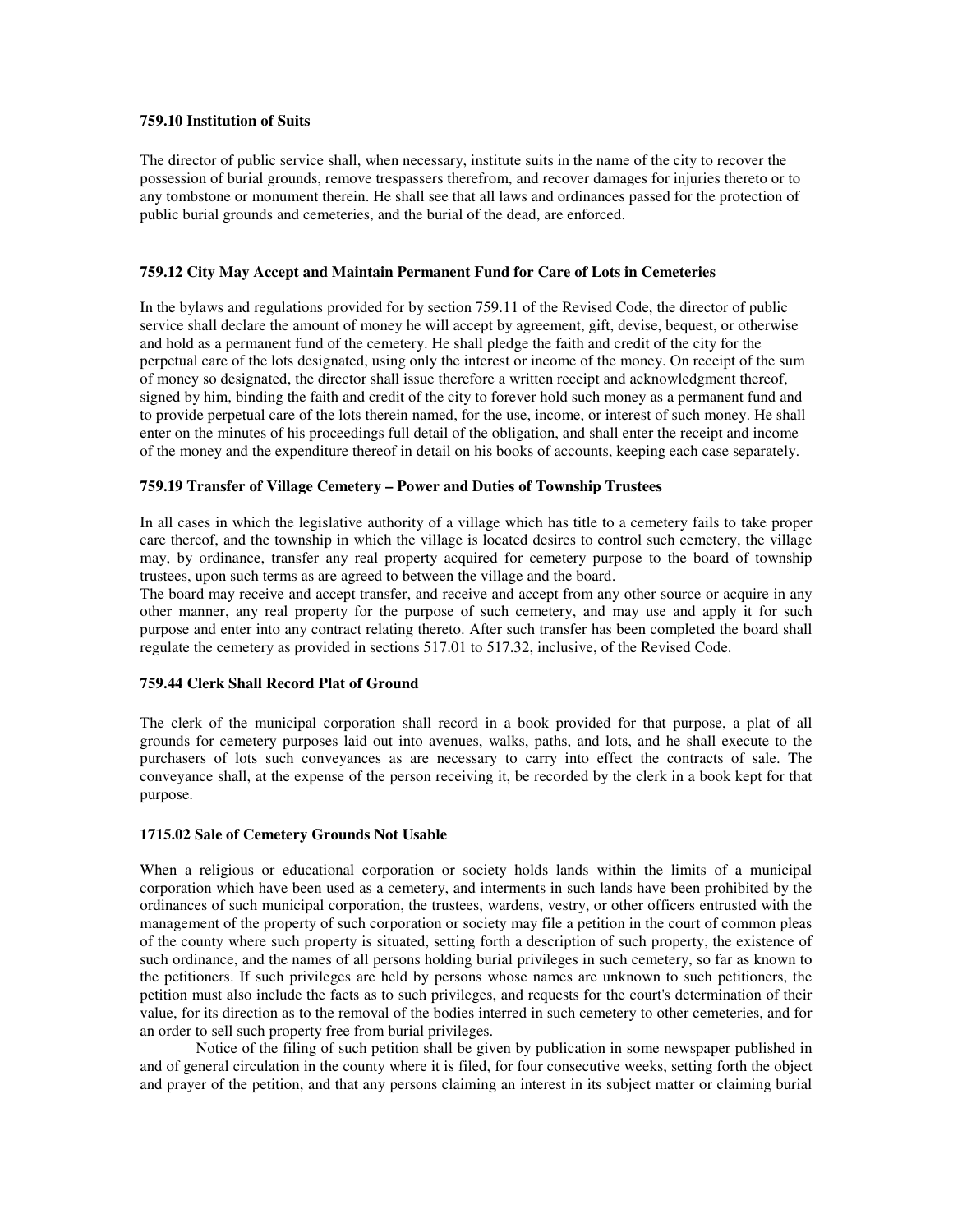privileges in such cemetery may appear and file an answer to such petition within six weeks from the date of the first publication of such notice. After said six weeks have elapsed, the case will stand for hearing.

Upon final hearing of the case, the court, with or without the aid of a jury, as the parties appearing elect, shall determine the value of such burial privileges, and shall order the corporation or society to pay any amount so ascertained to the holder of such privilege. The court may also order the cemetery property sold free from such burial privileges, and may direct a subdivision of it into lots for the purpose of sale. The court shall direct the application of the money arising from such sale to such uses, by such corporation or society, for pious or educational purposes, as its trustees, wardens, vestry, or other officers conceive to be most for its interest. Such sale shall not be made until the bodies interred in the grounds to be sold are removed to other cemeteries, as directed by the court on the final hearing of the case. A holder of a burial privilege who did not appear in such proceeding, and who has not waived his right to receive compensation for it, may assert his right to receive such compensation from such society or corporation within five years after the final entry of such proceeding.

## **4767.02 Cemeteries required to register; duties of division of real estate; exceptions.**

(A) Except as otherwise provided in division (C) of this section, no person, church, religious society, established fraternal organization, or political subdivision of the state shall own, operate, or maintain a cemetery unless the cemetery is registered pursuant to section 4767.03 of Revised Code.

(B) The division of real estate in the department of commerce shall perform all of the following duties: (1) Adopt, amend, and rescind rules in accordance with Chapter 119 of the Revised Code to carry out sections 4767.02 to 4767.04 of the Revised Code governing the registration of cemeteries;

(2) Prescribe the form and content of all applications to be used for registration and renewal of registration pursuant to section 4767.03 of the Revised Code;

(3) Review applications for registration and issue registration certificates to cemeteries that meet the qualifications for registration pursuant to sections 4767.03 and 4767.04 of the Revised Code;

(4) Collect all fees related to the registration and renewal of registration certificates for cemeteries;

(5) Maintain a written record of each cemetery registered with the division, which shall include such documentation as required in division (A) of section 4767.04 of the Revised Code. The record shall be available for inspection by the public and copies shall be made available pursuant to division (B) of section 149.43 of the Revised Code.

(6) Revoke the registration of any cemetery owner or operator convicted of a violation of section 1721.21 or 1721.211 [1721.21.1] of the Revised Code immediately upon receipt of notice of the conviction pursuant to section 119.06 of the Revised Code;

(7) Hire all division personnel necessary to implement this chapter;

(8) Prohibit the sale of the assets or stock of a cemetery by refusing to issue a registration certificate to the purchaser until the dispute resolution commission has received audited financial statements audited by a certified public accountant showing to the commission's satisfaction that all current funds required to be deposited and maintained pursuant to sections 1721.21 and 1721.211 [1721.21.1] of the Revised Code have been deposited and maintained;

(9) With the dispute resolution commission's advice and consent, subpoena cemetery personnel to attend hearings before the commission.

(C) Sections 4767.02 to 4767.04 of the Revised Code do not apply to or affect a family cemetery or a cemetery in which there have been no interments during the previous twenty-five calendar years. As used in this division, "family cemetery" means a cemetery containing the human remains of persons, at least three-fourths of whom have a common ancestor or who are the spouse or adopted child of that common ancestor.

#### **4767.05 Cemetery dispute resolution commission.**

(A) There is hereby created the Ohio cemetery dispute resolution commission, which shall consist of nine members to be appointed by the governor with the advice and consent of the senate as follows: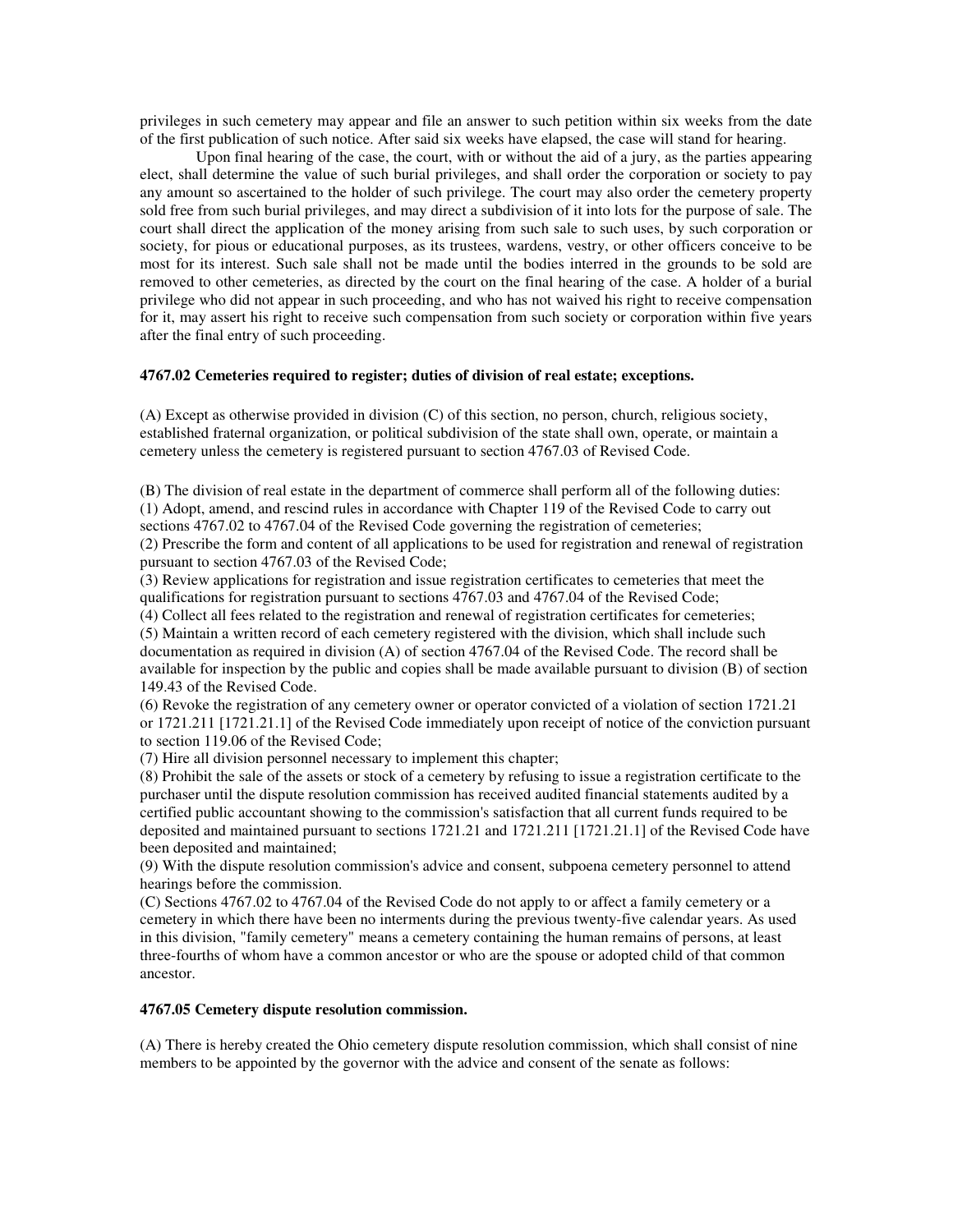(1) One member shall be the management authority of a municipal, township, or union cemetery and shall be selected from a list of four names submitted to the governor. Two of the four names shall be submitted by the Ohio township association and two names shall be submitted by the Ohio municipal league.

(2) Four members shall be individuals employed in a management position by a cemetery company or cemetery association. Two of the four members shall be selected from a list of four names submitted to the governor by the Ohio association of cemeteries and two shall be selected from a list of four names submitted by the Ohio association of cemetery superintendents and officials.

(3) Two members shall be employed in a management position by a cemetery that is owned or operated by a religious, fraternal, or benevolent society and shall be selected from a list of four names submitted by the Ohio association of cemetery superintendents and officials.

(4) Two members, at least one of whom shall be at least sixty-five years of age, shall be representatives of the public with no financial interest in the death care industry.

(Each member of the commission, except for the two members who represent the public, shall, at the time of appointment, have had a minimum of five consecutive years of experience in the active administration and management of a cemetery in this state.

B) Within ninety days after the effective date of this section, the governor shall make initial appointments to the commission. Of the initial appointments, two shall be for terms ending one year after the effective date of this section, two shall be for terms ending two years after that date, two shall be for terms ending three years after that date, and three shall be for terms ending four years after that date. Thereafter, terms of office shall be for four years, with each term ending on the same day of the same month as did the term that it succeeds. Each member shall hold office from the date of appointment until the end of the term for which the member was appointed. Vacancies shall be filled in the manner provided for original appointments, with each appointee, other than a representative of the public, being appointed from a list of two names submitted to the governor by the association or organization that was required to nominate candidates for initial appointment to the position that has become vacant. Any member appointed to fill a vacancy occurring prior to the expiration date of the term for which the member's predecessor was appointed shall hold office for the remainder of that term. A member shall continue in office subsequent to the expiration date of the member's term until the member's successor takes office or until a period of sixty days has elapsed, whichever occurs first. No person shall serve as a member of the commission for more than two consecutive terms, excluding any term served to fill an initial appointment to a term of less than four years or an un-expired term caused by a vacancy.

(C) The commission annually shall elect from among its members a chairperson, vice-chairperson, and secretary, each of whom shall serve a term of one year in that office. The commission shall meet at least four times a year. Additional meetings may be called by the chairperson, or by the vice-chairperson when the chairperson is disabled, or by a majority of the members of the commission. A majority of the members constitutes a quorum to transact and vote on business of the commission.

The chairperson or vice-chairperson may:

(1) Administer oaths;

(2) Issue subpoenas;

(3) Summon witnesses;

(4) Compel the production of books, papers, records, and other forms of evidence;

(5) Fix the time and place for hearing any matter related to compliance with sections 1721.19, 1721.20, 1721.21, 1721.211 [1721.21.1], 4735.02, 4735.22, and 4767.02 of the Revised Code.

The chairperson shall designate three members of the commission to serve on the crematory review board in accordance with section 4717.03 of the Revised Code for such time as the chairperson finds appropriate. Members designated to serve on the crematory review board shall perform all functions necessary to carry out the duties of the board as described in section 4717.03 of the Revised Code. Members who serve on the crematory review board shall receive no compensation for such service.

(D) Before entering upon the duties of office, each member of the commission shall take the oath pursuant to section 3.22 of the Revised Code. The governor may remove any member for misconduct, neglect of duty, incapacity, or malfeasance in accordance with section 3.04 of the Revised Code.

(E) Members of the commission shall receive no compensation but shall be reimbursed for their actual and necessary expenses incurred in the performance of their duties as members of the commission.

(F) The division of real estate in the department of commerce shall provide the commission with meeting space, staff services, and other technical assistance required by the commission in carrying out its duties pursuant to sections 4767.05 to 4767.08 of the Revised Code.